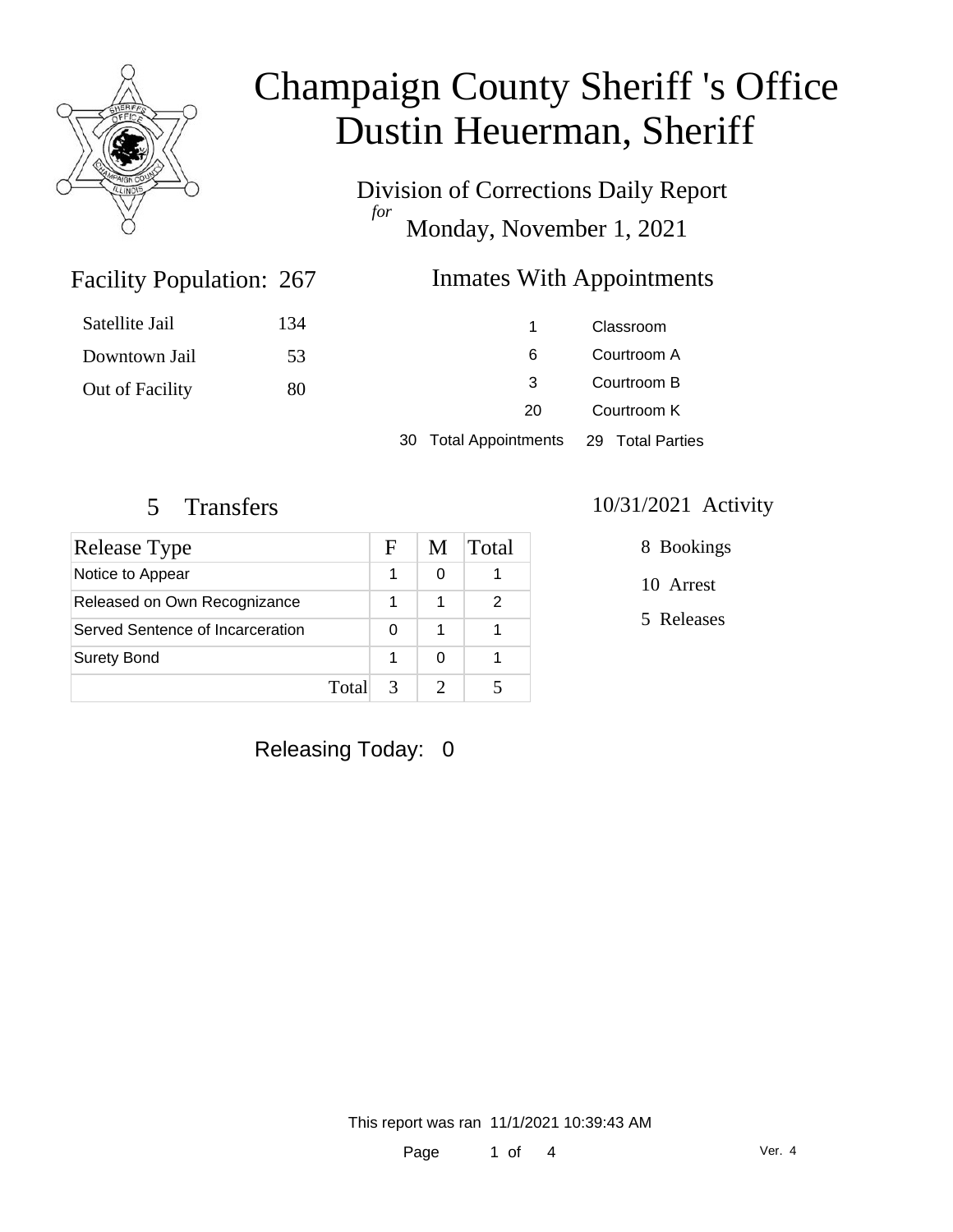

Division of Corrections Daily Report *for* Monday, November 1, 2021

#### Custody Status Count

- Electronic Home Dentention 17
	- Felony Arraignment 13
		- Felony Other 3
	- Felony Pre-Sentence 5
		- Felony Pre-Trial 181
	- Felony Pre-Trial DUI 3
	- Felony Sentenced CCSO 2
	- Felony Sentenced IDOC 14
		- Hold Other 3
		- Hold Sentenced IDOC 1
	- Misdemeanor Arraignment 8
		- Misdemeanor Other 1
		- Misdemeanor Pre-Trial 3
			- Petition to Revoke 2
			- Remanded to DHS 11
				- Total 267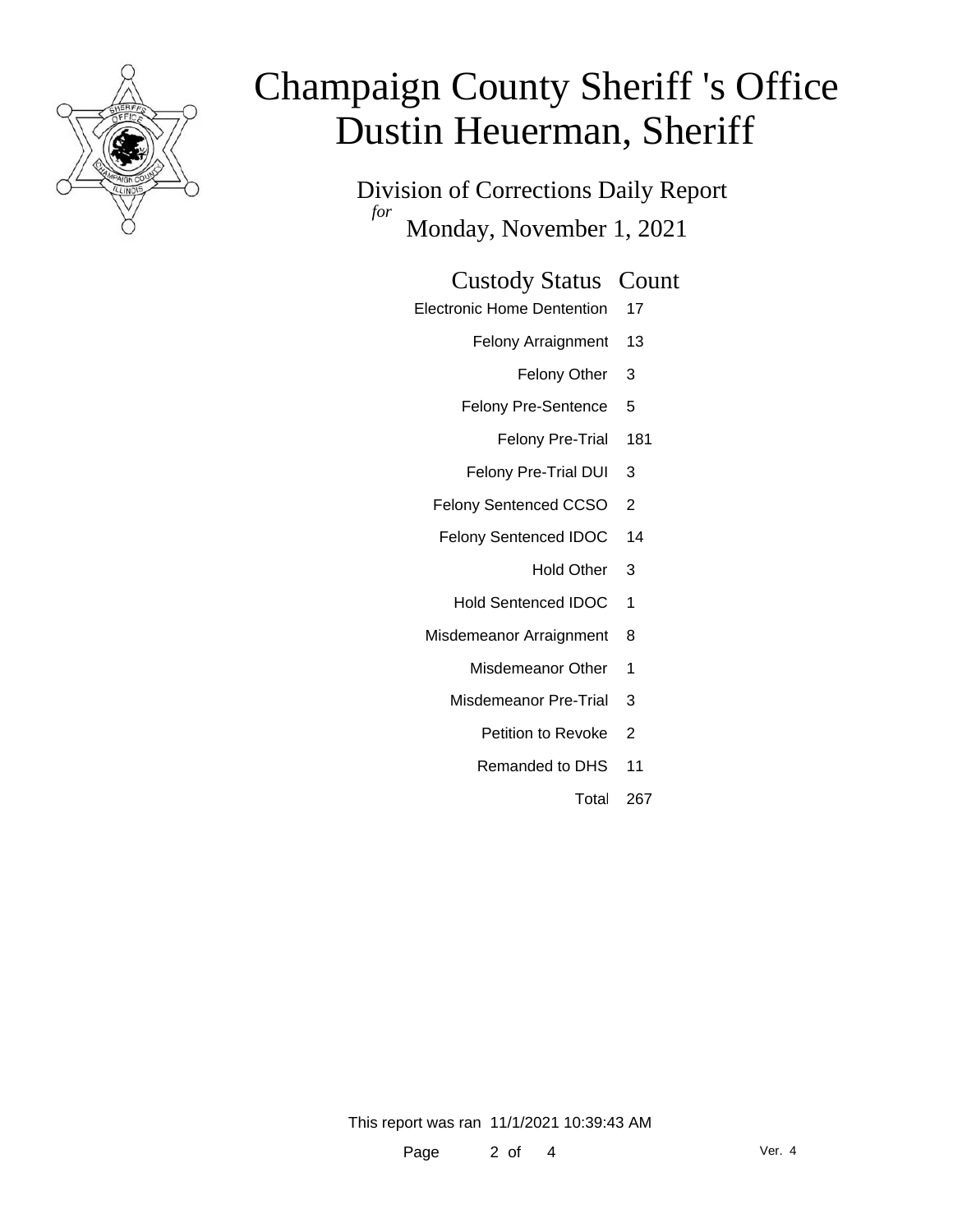

Division of Corrections Daily Report *for* Monday, November 1, 2021

### Inmates With Appointments

| Jailing Party Name                               | Location    | Number of Records / Node |
|--------------------------------------------------|-------------|--------------------------|
| BOWEN, ALEXANDER REINHART                        | Courtroom K | 1 / Satellite Jail       |
| <b>BRITT, ISAIAH ANTONIO</b>                     | Courtroom K | 1 / Satellite Jail       |
| BRUMFIELD, MICHAEL ANTHONY                       | Courtroom K | 1 / Satellite Jail       |
| CONERLY, KIN JOSEPH                              | Courtroom B | 1 / Satellite Jail       |
| COWART, TORREY BENJAMEN, Junior                  | Courtroom B | 1 / Downtown Jail        |
| CROSSLAND, KEVIN SHAWN                           | Courtroom A | 1 / Satellite Jail       |
|                                                  | Courtroom K | 1 / Satellite Jail       |
| DIAL, CLAYTON COLE                               | Courtroom B | 1 / Satellite Jail       |
| DROLLINGER, CALEB SCOTT                          | Courtroom K | 1 / Satellite Jail       |
| EVANS, AYONIE ANTOINETTE                         | Courtroom K | 1 / Satellite Jail       |
| GRAHAM-BAILEY, ROBESON CHARLES<br><b>WILLIAM</b> | Courtroom K | 1 / Satellite Jail       |
| HARTMAN, JEREMY WAYNE                            | Courtroom K | 1 / Satellite Jail       |
| HERRERA, ANDREW WESLEY                           | Courtroom A | 1 / Downtown Jail        |
| HILL, JAMONTE RASHAD                             | Courtroom A | 1 / Downtown Jail        |
| HOLT, TIMOTHY ALLEN                              | Courtroom K | 1 / Satellite Jail       |
| HUBBARD, REBEKIAH DIONA                          | Courtroom K | 1 / Satellite Jail       |
| POWELL, CRYSTAL DIANE                            | Courtroom K | 1 / Satellite Jail       |
| POWERS, DUSTIN ANDREW                            | Courtroom K | 1 / Satellite Jail       |
| PRICE, RICKEY                                    | Courtroom K | 1 / Satellite Jail       |
| SMITH, PATRECE LASHAWNTA                         | Courtroom K | 1 / Satellite Jail       |
| SULLIVAN, CODY MICHAEL                           | Courtroom A | 1 / Downtown Jail        |
| SUMO, DAVID KLON                                 | Courtroom K | 1 / Satellite Jail       |
| TAYLOR, LONDON JAVON                             | Courtroom A | 1 / Downtown Jail        |
| TOY, KAYON LARENZ                                | Courtroom A | 1 / Satellite Jail       |
| TUFTE, BRYCE MATTHEW                             | Courtroom K | 1 / Satellite Jail       |